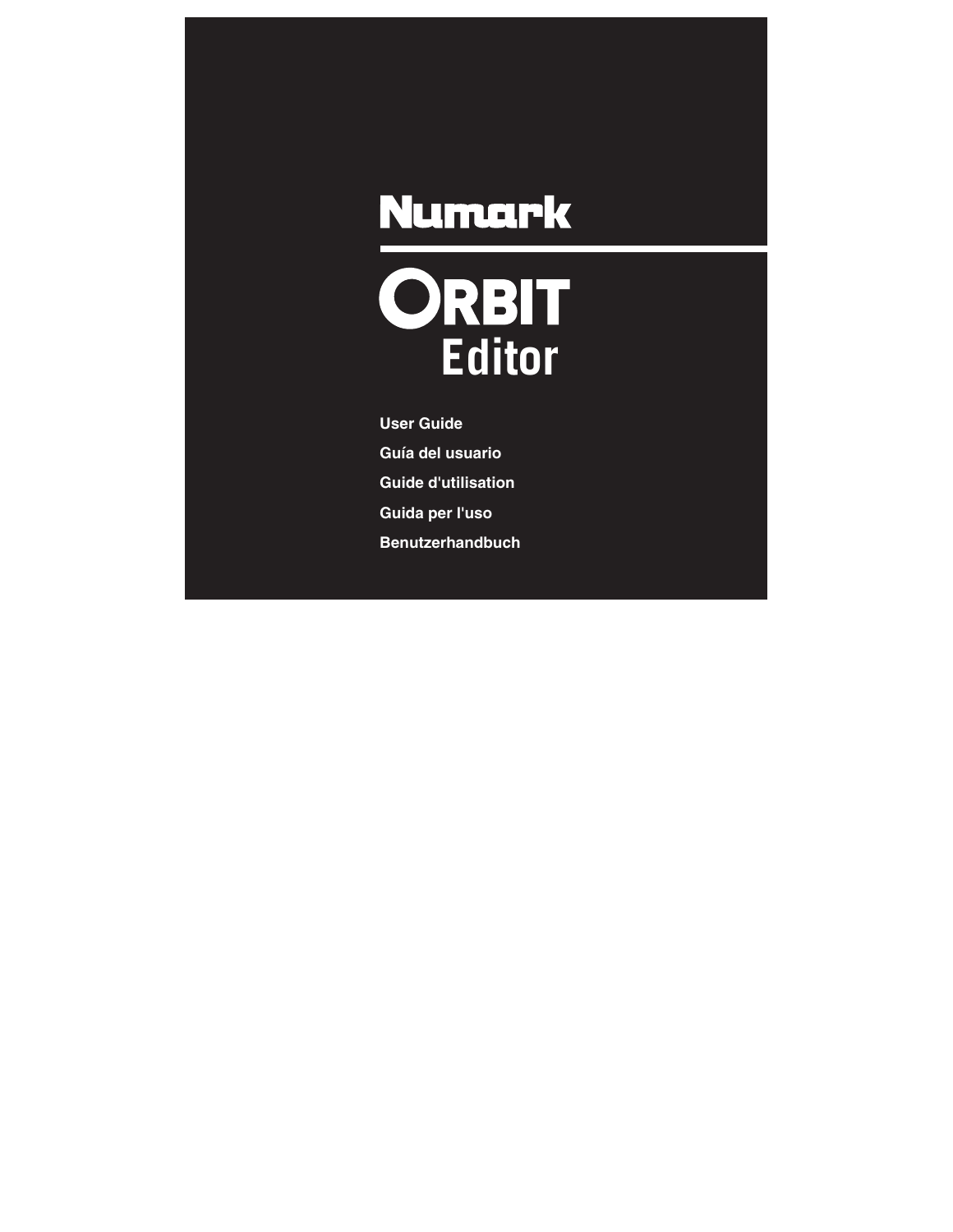#### **Introduction**

**Orbit Editor** is a free software application that lets you change the MIDI messages sent from your Numark Orbit to your music software. This editor lets you set each pad, virtual knob, and button (across four banks) to send a unique command to your software, giving you deep, dynamic, and powerful control over your performance.

Please read this manual to get a better understanding of the Orbit Editor.

#### **System Requirements and Product Support**

For complete system requirements, compatibility information, and product registration, visit the Numark website: **[numark.com](http://www.numark.com)**.

For technical support, please contact us through the **Support** page of our website: **[numark.com/support](http://www.numark.com/support)**.

#### **Installation**

#### **Windows®**

- 1. Double-click the **.exe** file you unzipped to open the installer.
- 2. Follow the on-screen instructions to install the software.

#### **Mac® OS X®**

- 1. Double-click the **.pkg** file you unzipped to open the installer.
- 2. Follow the on-screen instructions to install the software.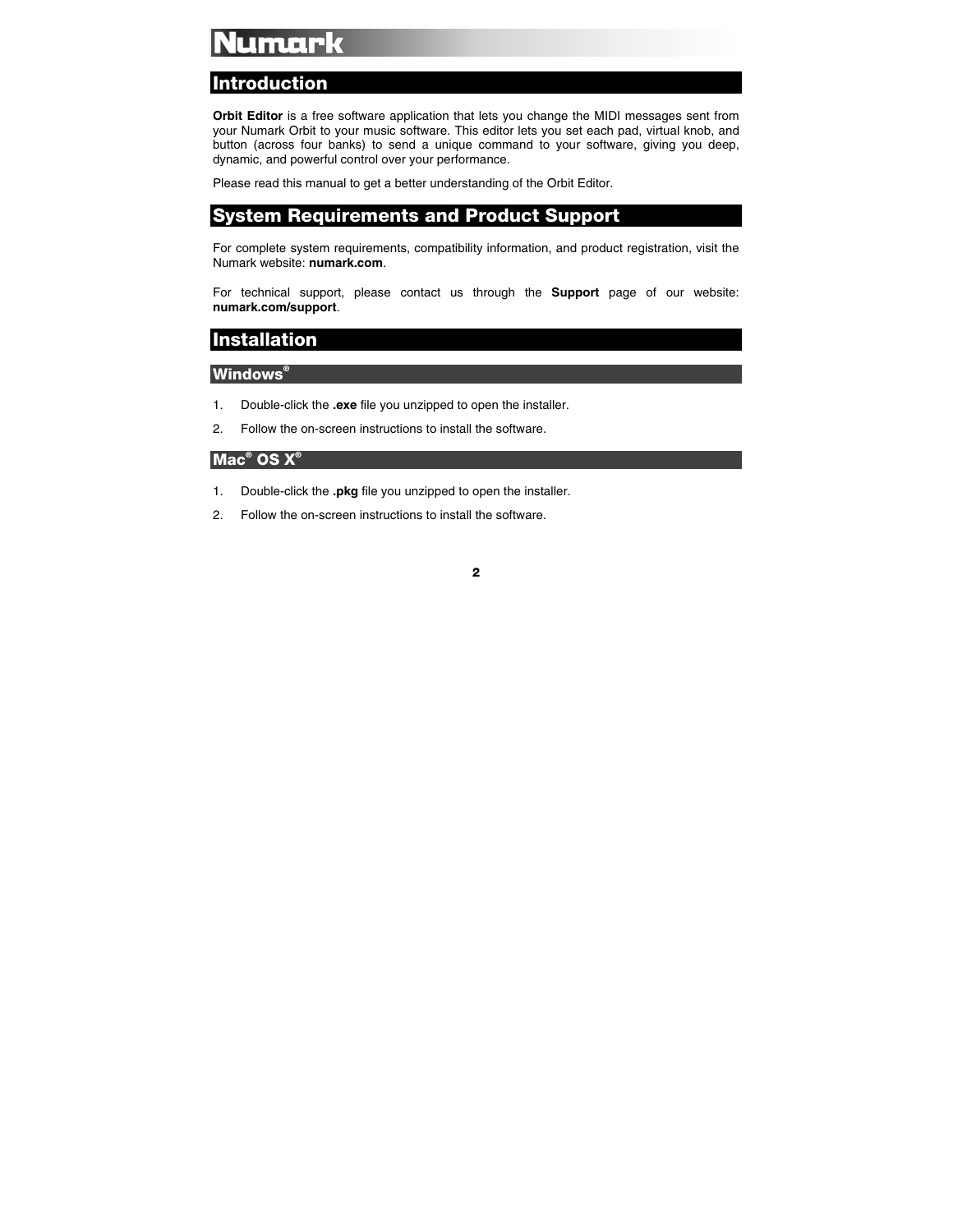#### **Overview**



Orbit Editor's graphical interface looks just like your Numark Orbit but with some extra information about the MIDI messages it sends. All of this information is considered a "mapping," which determines how your Orbit will command your software. The three panels below it-**[Manage Mappings](#page-9-0)**, **[Preferences](#page-9-0)**, and **[Edit Mappings](#page-7-0)**—let you adjust, save, load, reset, etc. your mappings.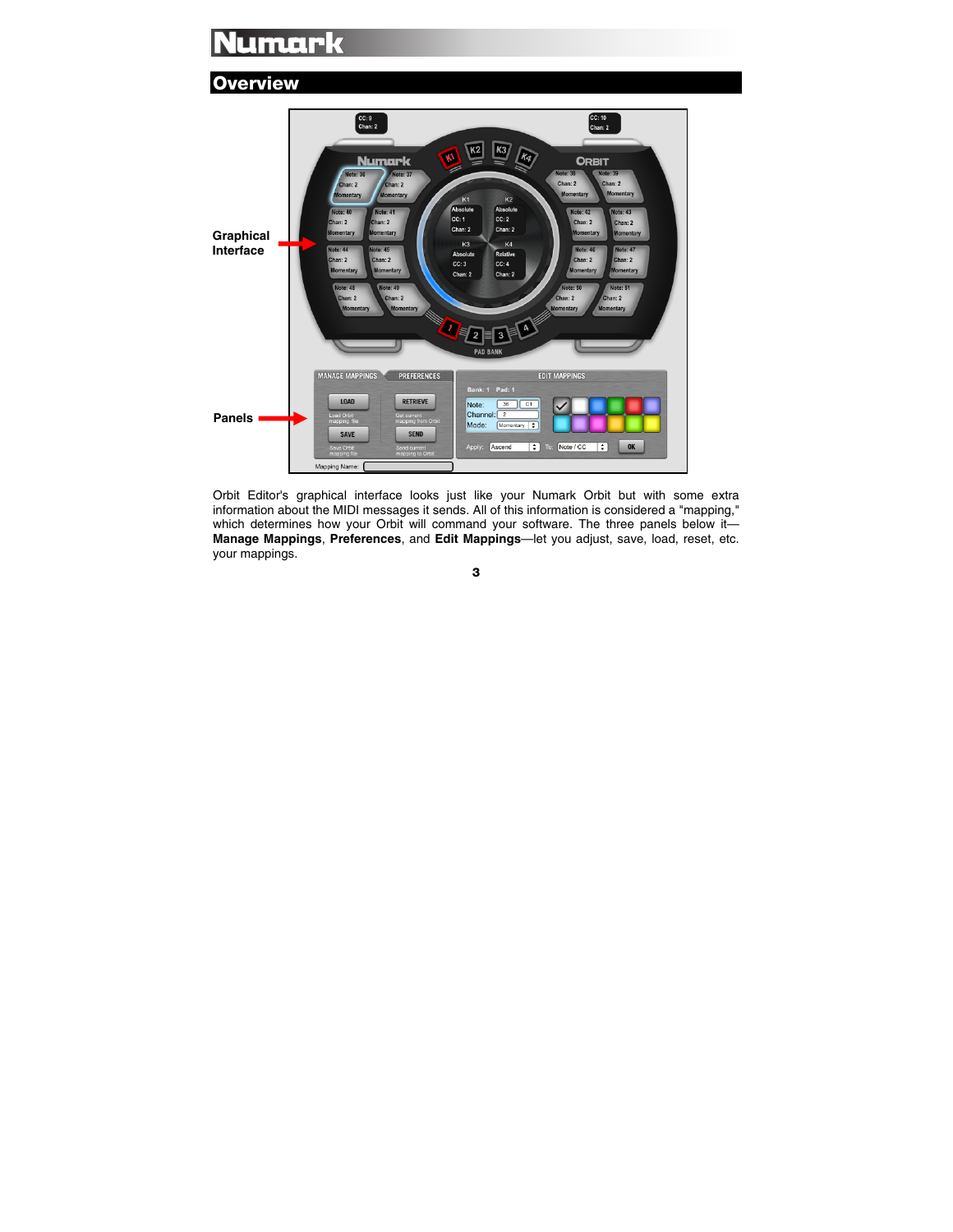#### **Graphical Interface**

Orbit's has three types of hardware controls whose MIDI messages you can edit. This section explains how to adjust the MIDI message sent by each type of hardware control.

**Important:** Remember that there are **four** banks of controls. When editing your mappings, make sure you are on the bank you want. Click the desired **Pad Bank** button in the graphical interface to select the bank. The bank number will display in the **Edit Mappings** panel, and the values on the graphical interface will reflect those of the current bank only.

**Tip:** If you want to set a MIDI note number, MIDI CC number, or MIDI channel number to all pads, all virtual knobs, or both accelerometers, see the *[Apply](#page-7-0)* section below. This feature lets you "copy" a single value or set ascending values across all similar controls.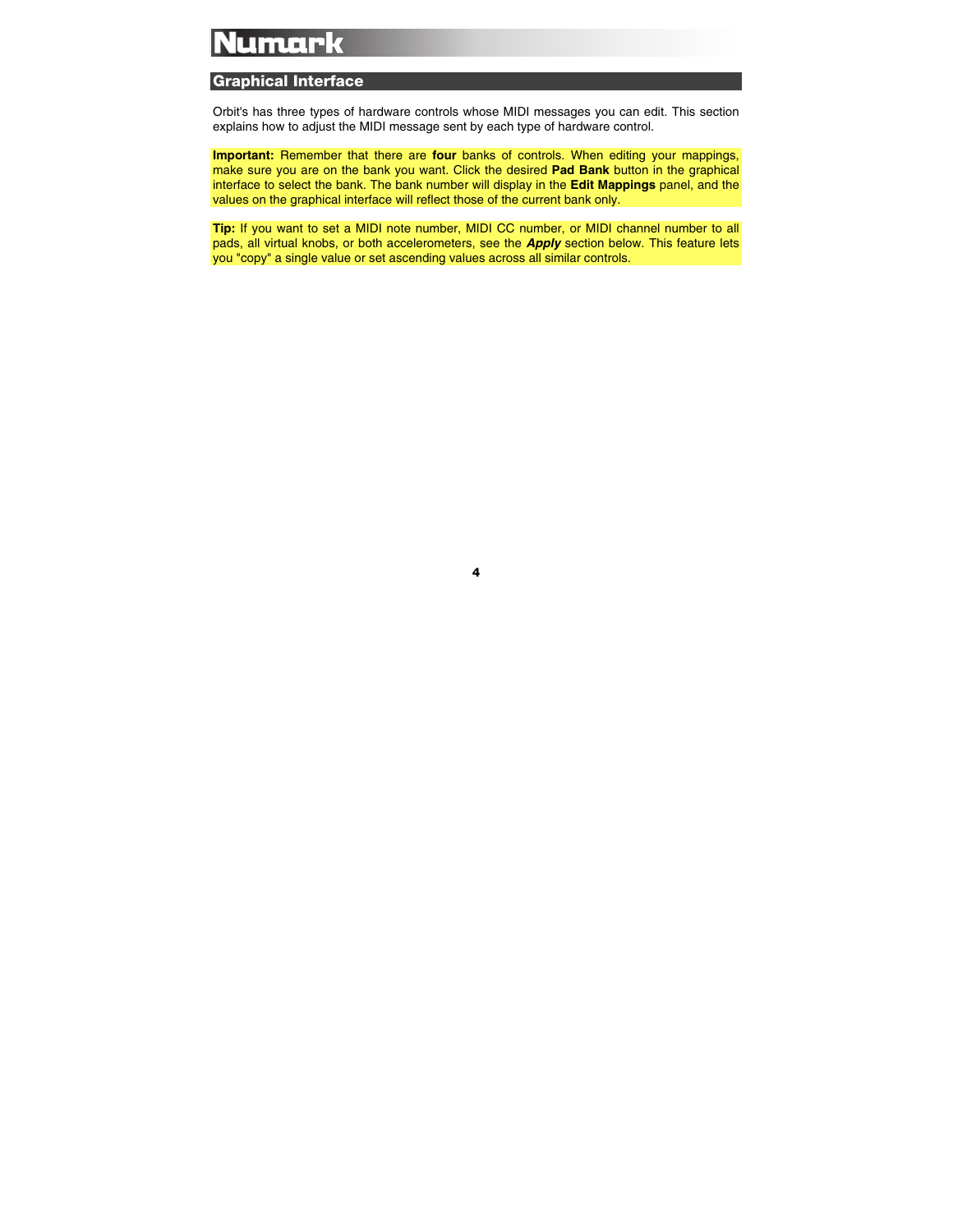#### <span id="page-4-0"></span>**Pads**

| Chan: 2<br>Chan: 2<br>Chan: 2<br>Chan: 2<br><b>EDIT MAPPINGS</b><br><b>Momentary</b><br><b>Momentary</b><br><b>Momentary</b><br><b>Momentary</b><br>Pad: 1<br>Bank: 1<br><b>Note: 46</b><br><b>Note: 47</b><br>Note: 44<br>Note: 45<br>Chan: 2<br>Chan: 2<br>Chan: 2<br>Chan: 2<br>C <sub>1</sub><br>36<br>Note:<br>Momentary<br><b>Momentary</b><br><b>Momentary</b><br><b>Momentary</b> | <b>Numark</b><br><b>Note: 36</b><br>Note: 37<br>Chan: 2<br>Chan: 2<br><b>Momentary</b><br><b>Momentary</b><br><b>Note: 40</b><br>Note: 41 | <b>ORBIT</b><br><b>Note: 39</b><br><b>Note: 38</b><br>Chan: 2<br>Chan: 2<br><b>Momentary</b><br><b>Momentary</b><br>Note: 42<br><b>Note: 43</b> |                            |
|-------------------------------------------------------------------------------------------------------------------------------------------------------------------------------------------------------------------------------------------------------------------------------------------------------------------------------------------------------------------------------------------|-------------------------------------------------------------------------------------------------------------------------------------------|-------------------------------------------------------------------------------------------------------------------------------------------------|----------------------------|
| Note: 50<br><b>Note: 51</b><br><b>Note: 48</b><br>Note: 49<br>Mode:<br>÷<br>Momentary  <br>Chan: 2<br>Chan: 2<br>Chan: 2<br>Chan: 2<br><b>Momentary</b><br><b>Momentary</b><br>Momentary<br>Momentary<br>M                                                                                                                                                                                |                                                                                                                                           |                                                                                                                                                 | Channel:<br>$\overline{2}$ |

#### **To adjust the pads' MIDI messages:**

- 1. Select a pad by clicking it on the graphical interface. Its values will appear in the **Edit Mappings** panel below.
- 2. Set the pad's MIDI note number by clicking the **Note** field and dragging up or down. Alternatively, you can manually enter a value by typing it in.
- 3. Set the pad's MIDI channel by clicking the **Channel** field and select the channel number.
- 4. Set the pad's mode by clicking the **Mode** drop-down menu and selecting the mode:
	- **Momentary:** The pad will send its MIDI message for as long as you press and hold it down. It will stop when you release it.
	- **Toggle:** The pad will send its MIDI message continuously after you press it once. It will stop when you press it again.
- 5. Set the pad's light color by clicking one from the palette on the right.
- 6. Repeat Steps 1-5, if desired.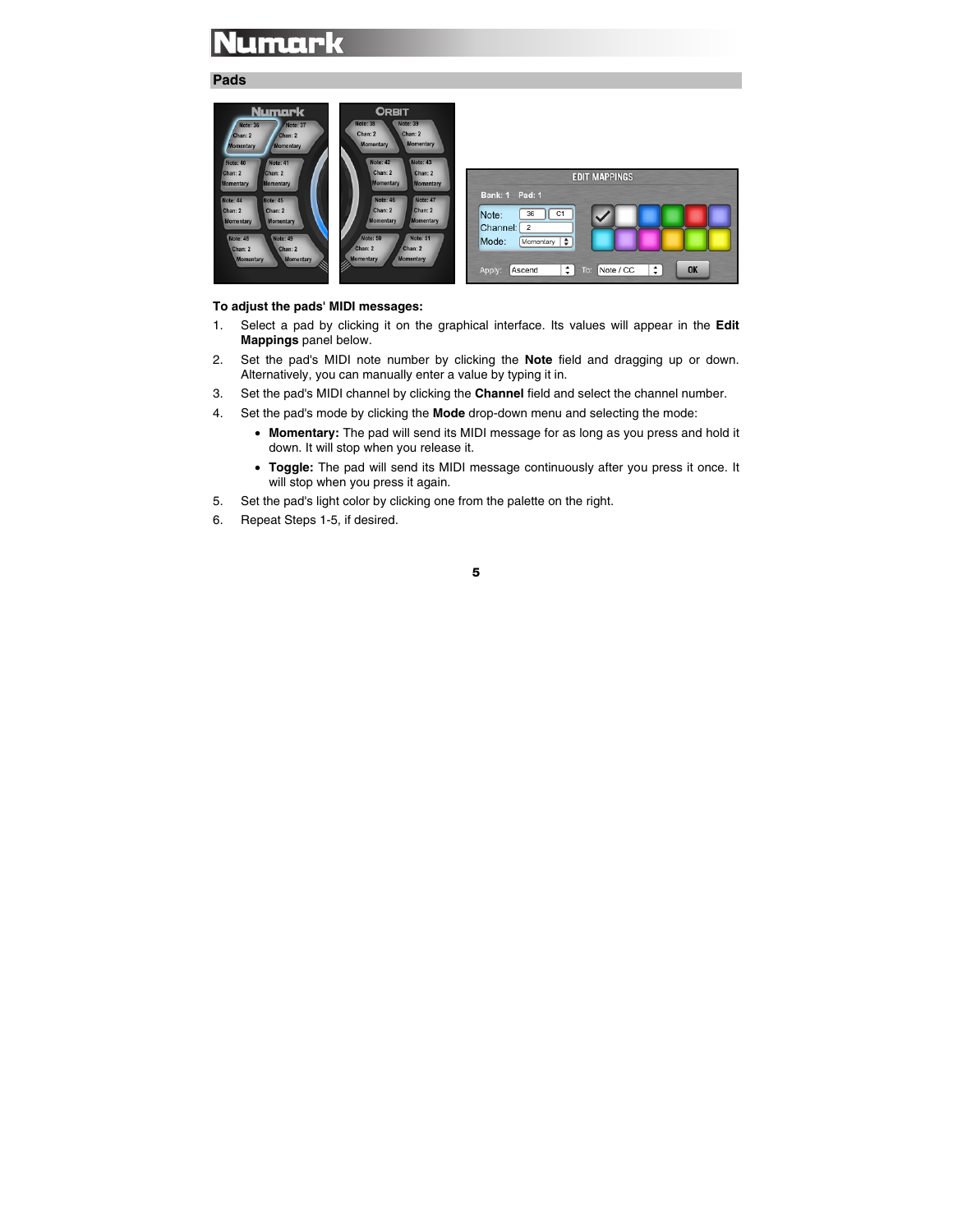#### <span id="page-5-0"></span>**Virtual Knobs (K1 – K4)**

|                          | K3 <br>Ką                  | <b>EDIT MAPPINGS</b>                                        |
|--------------------------|----------------------------|-------------------------------------------------------------|
| K1<br>Absolute<br> cc:1  | K2<br>Absolute<br>CC: 2    | Bank: 1 Knob: 1                                             |
| Chan: 2                  | Chan: 2                    | CC:                                                         |
| K3                       | K <sub>4</sub><br>Relative | Channel:<br>$\overline{2}$                                  |
| Absolute<br>CC:3         | CC: 4                      | Mode:<br>÷<br>Absolute                                      |
| Chan: 2                  | Chan: 2                    |                                                             |
| $\overline{\phantom{a}}$ |                            | <b>OK</b><br>÷<br>Note / CC<br>÷<br>Ascend<br>Apply:<br>To: |

#### **To adjust the Virtual Knobs' MIDI messages:**

- 1. Select a virtual knob (K1, K2, K3, or K4) by clicking it on the graphical interface. Its values will appear in the **Edit Mappings** panel below.
- 2. Set the virtual knob's CC (Control Change) number by clicking the **CC** field and dragging up or down. Alternatively, you can manually enter a value by typing it in.
- 3. Set the virtual knob's MIDI channel by clicking the **Channel** field and select the channel number.
- 4. Set the virtual knob's mode by clicking the **Mode** drop-down menu and selecting the mode:
	- **Absolute:** The virtual knob will act as a 270º knob. It will send a value between 0 and 127, depending on its position (indicated by the ring of LEDs around it).
	- **Relative:** The virtual knob will act as an "endless" 360º encoder. Turning it clockwise or counter-clockwise will increase or decrease the software control's setting relative to its current position. (Turning it clockwise will send a value of 0, and turning it counter-clockwise will send a value of 127.)
- 5. Repeat Steps 1-4, if desired.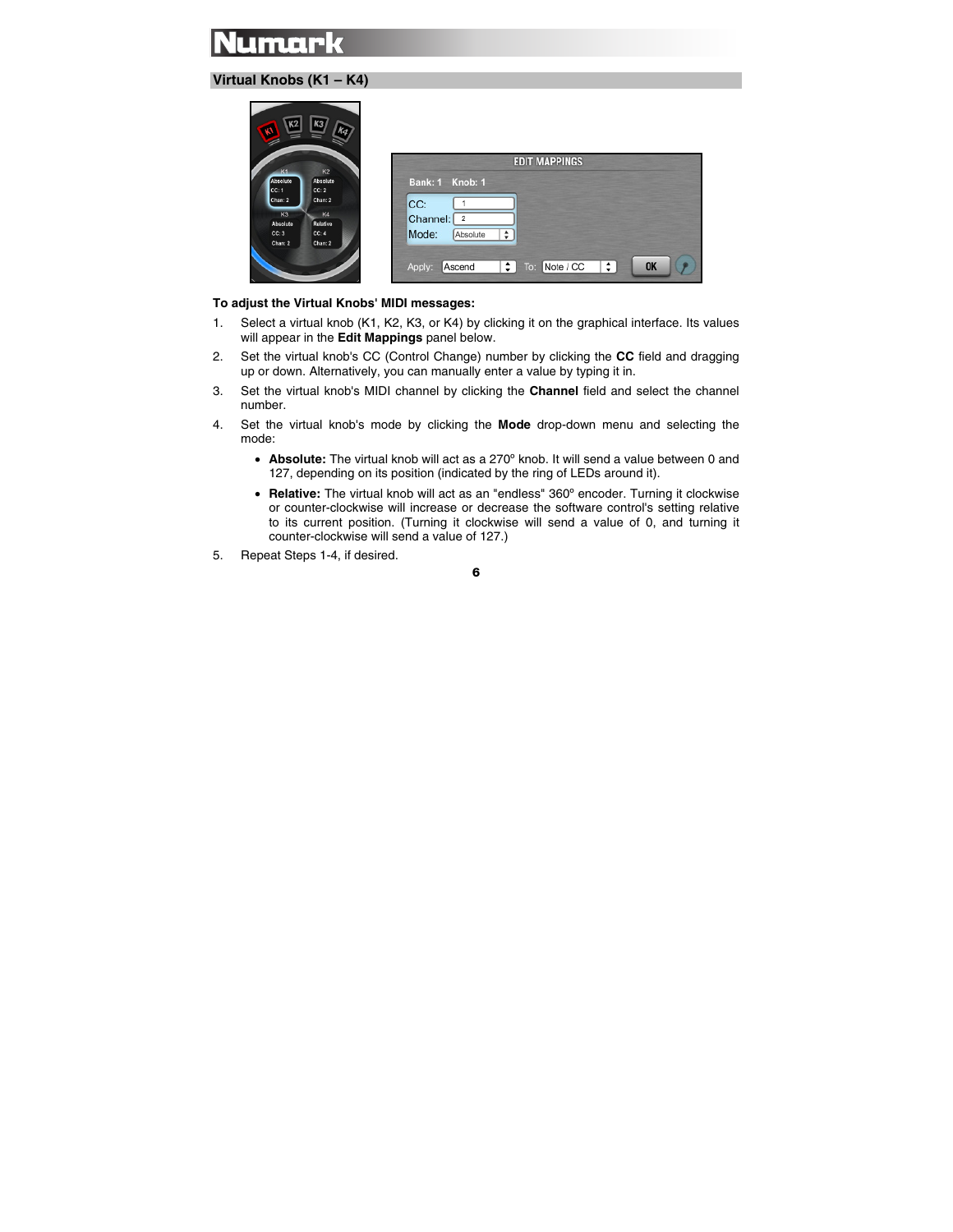#### <span id="page-6-0"></span>**Accelerometers**

| CC: 10<br>CC: 9<br>Chan: 2<br>Chan: 2<br>$\sqrt{1/2}$ $\sqrt{1/2}$<br><b>EDIT MAPPINGS</b>                                  |  |
|-----------------------------------------------------------------------------------------------------------------------------|--|
|                                                                                                                             |  |
| Bank: 1 Left-Right Accelerometer<br>CC:<br>9<br>Channel: 2<br>To: Note / CC<br>÷<br>$\div$<br><b>OK</b><br>Ascend<br>Apply: |  |

#### **To adjust the accelerometers' MIDI messages:**

1. Select an accelerometer by clicking the black box above its corresponding shoulder button on the graphical interface. Its values will appear in the **Edit Mappings** panel below.

**Note:** The selected accelerometer's axis (**Up-Down** or **Left-Right**) will display in the **Edit Mappings** panel, for reference.

- 2. Set the accelerometer's CC (Control Change) number by clicking the **CC** field and dragging up or down. Alternatively, you can manually enter a value by typing it in.
- 3. Set the accelerometer's MIDI channel by clicking the **Channel** field and select the channel number.
- 4. Repeat Steps 1-4, if desired.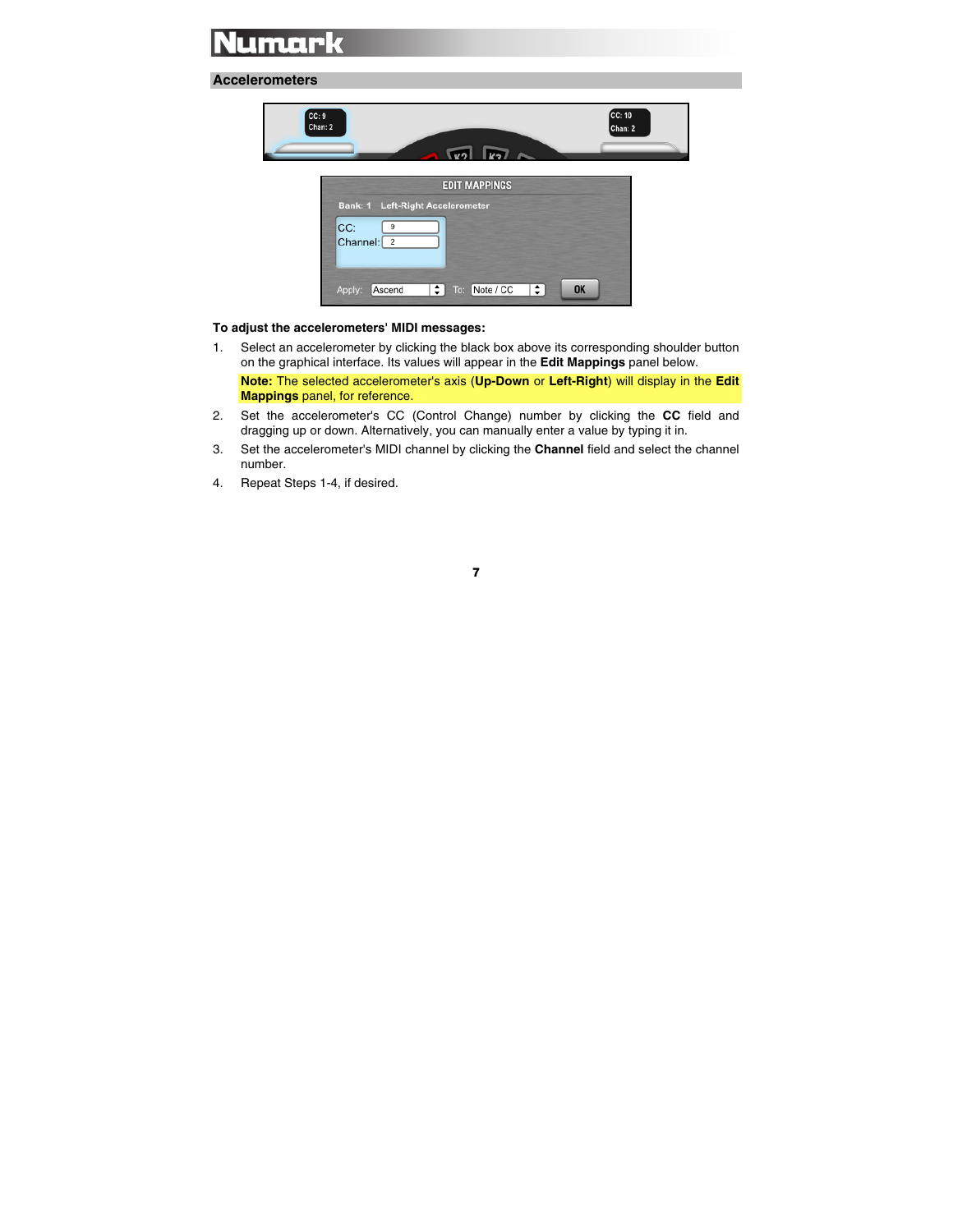#### <span id="page-7-0"></span>**Edit Mappings**

| <b>EDIT MAPPINGS</b>                                                                                                                                          | <b>EDIT MAPPINGS</b>                                                                                                       | <b>EDIT MAPPINGS</b>                                                                                    |
|---------------------------------------------------------------------------------------------------------------------------------------------------------------|----------------------------------------------------------------------------------------------------------------------------|---------------------------------------------------------------------------------------------------------|
| <b>Bank: 1 Pad: 1</b><br>36<br>Note:<br>C1<br>Channel:<br>Mode:<br>Momentary $\div$<br><b>OK</b><br>$\therefore$ To: Note / CC<br>÷<br><b>Apply</b><br>Ascend | Bank: 1 Knob: 1<br><b>ICC:</b><br>Channel:<br>Mode:<br>€<br>Absolute<br>OK<br>$\div$ To: Note / CC<br>٠<br>Ascend<br>Apply | Bank: 1 Left-Right Accelerometer<br>CC:<br>Channel:<br>OK<br>Ð<br>÷<br>To: Note / CC<br>Apply<br>Ascend |

The earlier sections of this manual—*[Pads](#page-4-0)*, *[Virtual Knobs \(K1 – K4\)](#page-5-0)*, and *[Accelerometers](#page-6-0)* describe how to use the **Edit Mappings** panel to set the various MIDI messages for each control. This panel has an additional feature, though, explained below.

#### **Apply**

The Apply feature lets you easily do either of the following:

• Copy a MIDI note number, MIDI CC number, or MIDI channel number to a group of sequential controls of the same type (and on the same bank).

#### **Examples:**

- o You could set all 16 pads' to a single MIDI channel.
- o You could set Pads 8-16 to a single MIDI note number.
- o You could set all virtual knobs to a single MIDI CC number.
- Assign MIDI note numbers, MIDI CC numbers, or MIDI channel numbers in ascending order across a group of sequential controls of the same type (and on the same bank).

#### **Examples:**

- o You could set Pad 1 to send MIDI Note 48, Pad 2 to send MIDI Note 49, Pad 3 to send MIDI Note 50, etc.
- o You could set Virtual Knobs K1, K2, K3, and K4 to send MIDI CCs 10, 11, 12, and 13, respectively.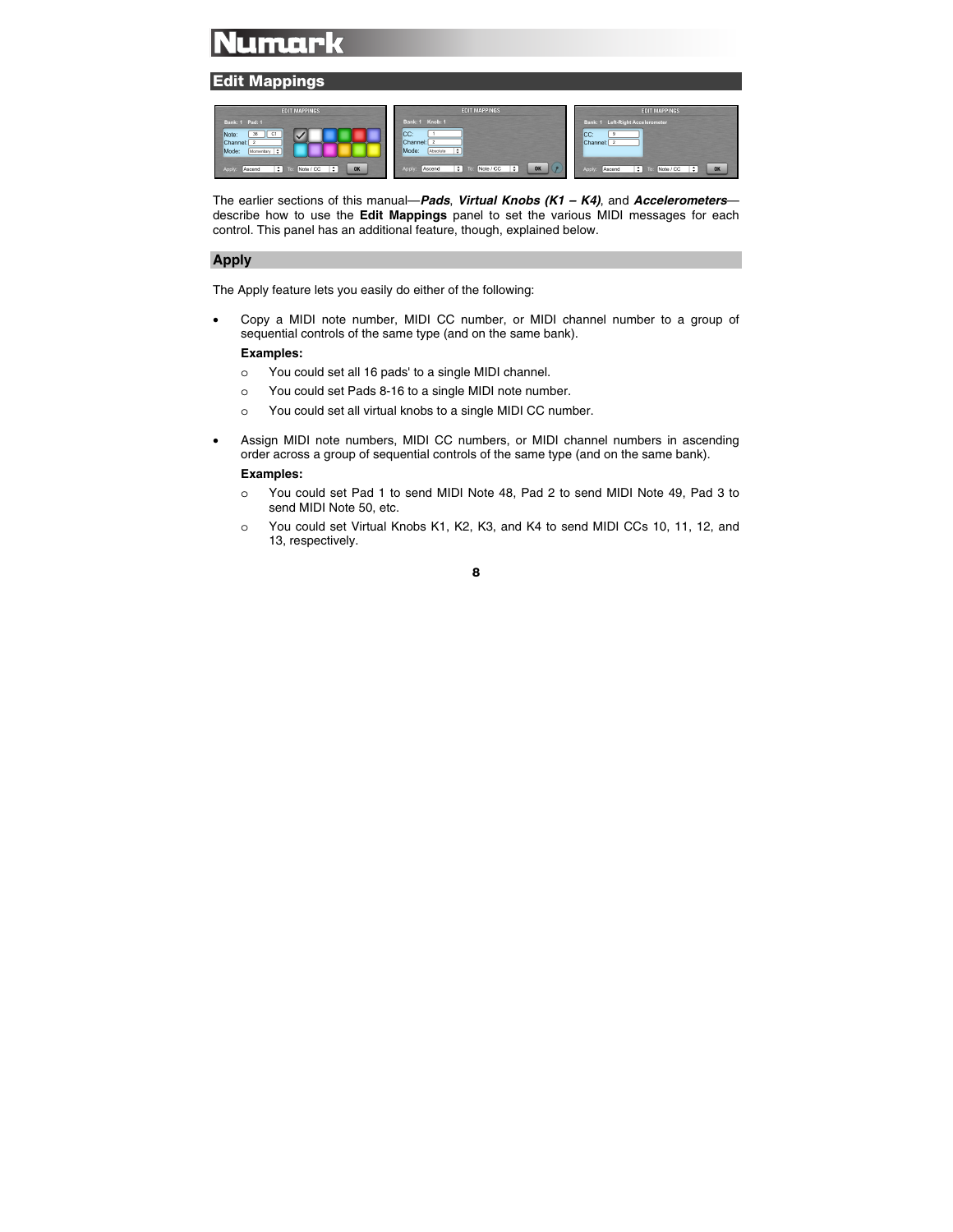

#### **To copy a value to a group of controls:**

- 1. Click the "lowest-numbered" pad, virtual knob, or accelerometer of the group of controls (e.g., if you want to copy a pad value across Pads 8-16, click Pad 8).
- 2. Click the **Apply** drop-down menu and select **Constant**.
- 3. Click the **To** drop-down menu and select the type of message you want to copy—**Note / CC** or **Chan** (channel).
- 4. Click the **OK** button.



#### **To assign ascending values to a group of controls:**

- 1. Click the "lowest-numbered" pad, virtual knob, or accelerometer of the group of controls (e.g., if you want the ascending values to be assigned across Pads 8-16, click Pad 8).
- 2. Click the **Apply** drop-down menu and select **Ascend**.
- 3. Click the **To** drop-down menu and select the type of message you want to copy—**Note / CC** or **Chan** (channel).
- 4. Click the **OK** button.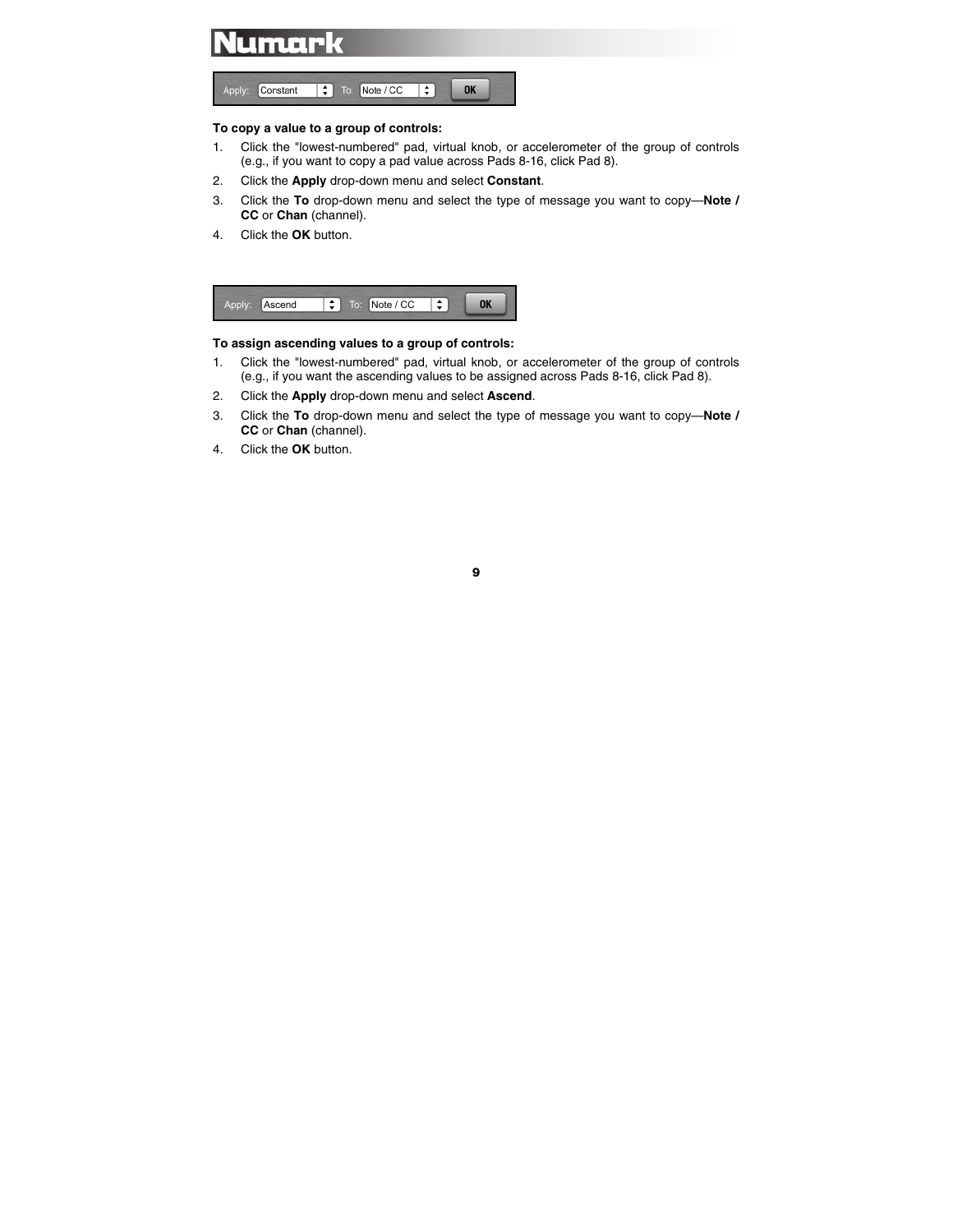#### <span id="page-9-0"></span>**Manage Mappings**

The four buttons in this section let you manage your various mapping files (**.json**):



**To open** a previously saved mapping file in the editor, click **Load**.



RETRIEVE

**To save** and name the mapping file currently shown in the editor, click **Save**.



**To "download"** or "grab" the mapping file **from** your (connected) Numark Orbit, click **Retrieve**.



**To "upload"** the mapping file currently in the editor **to** your (connected) Numark Orbit, click **Send**.

#### **Preferences**

Keep both the **MIDI Output** and **MIDI Input** drop-down menus set to **Numark ORBIT**, which is is selected by default when your Orbit is connected to your computer.

**Windows XP users:** Instead of **Numark ORBIT**, the default setting will be **USB Audio Device**. If you have multiple devices connected to your computer that share this name, you may need to try selecting those other, similarly named devices to find the correct one. Once you have selected it, the editor will "remember" this selection next time you open it.

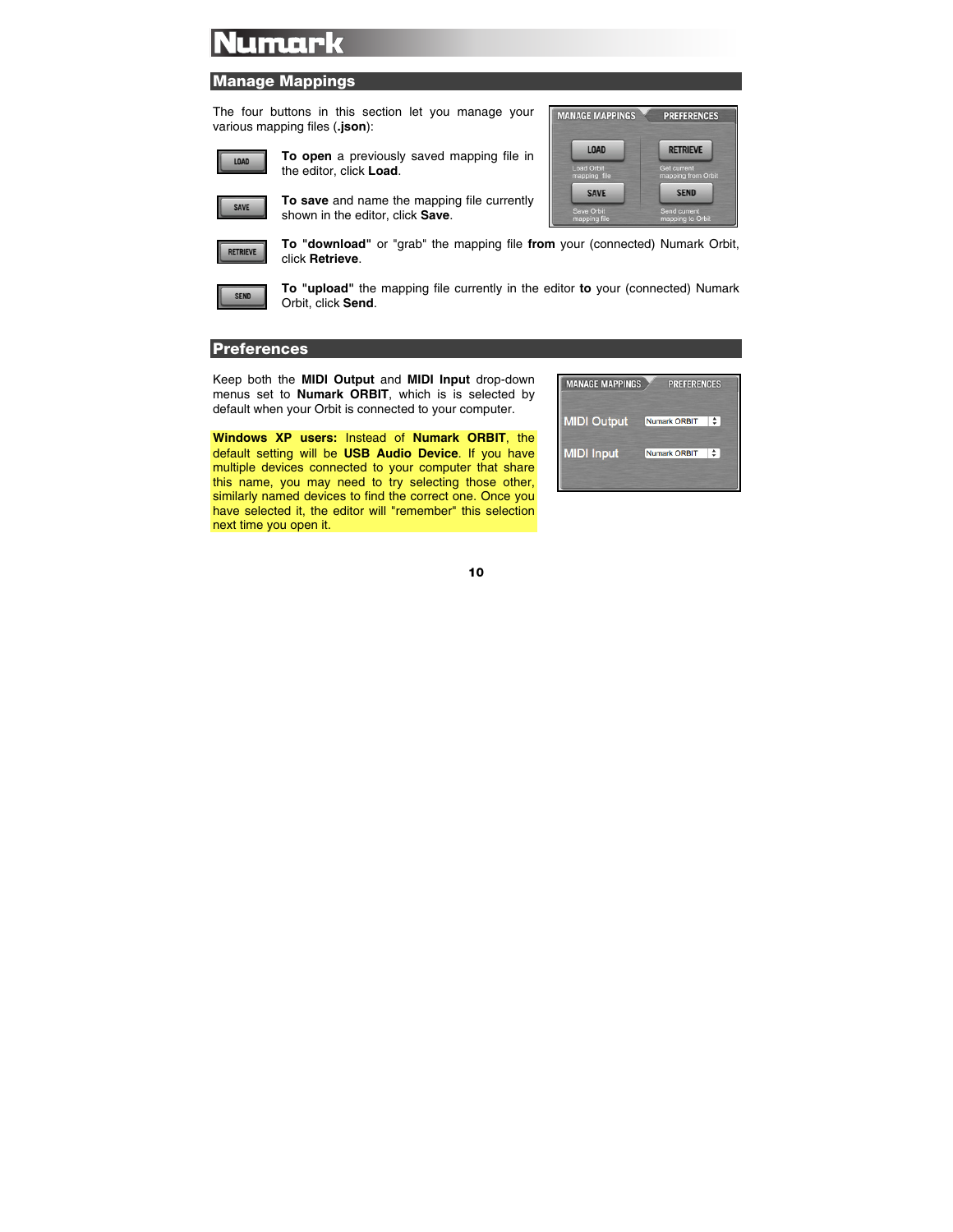#### **Other Information**

Mapping Name: DJ Set 04-04-2013 Mapping sent successfully.

At the bottom of the screen, you can enter any text you want into the **Mapping Name** field to provide more custom information about the Mapping (e.g., **DJ Set 04-04-2013**, **Techno Mapping 01**, etc.) This text is different from the file name.

The **Message** area (to the right of the **Mapping Name** field) displays helpful confirmation or error messages to indicate the editor's operations.

#### **Menu Bar**

The menu bar has several different menus, but only certain options are useful for the purposes of this editor.

#### **File**

**New:** Select this to open a mapping template (identical to the Numark Orbit's factory default mapping).

**Open:** Select this to open a previously saved mapping file in the editor.

**Tip:** This is the same as clicking the **Load** button.

**Save** or **Save As:** Select either option to save and name the mapping file currently shown in the editor.

**Tip:** This is the same as clicking the **Save** button.

**Exit:** Select this to close the editor.

**Mac OS X users:** To close the editor, click the **Numark Orbit Editor** menu and select **Quit Numark Orbit Editor**.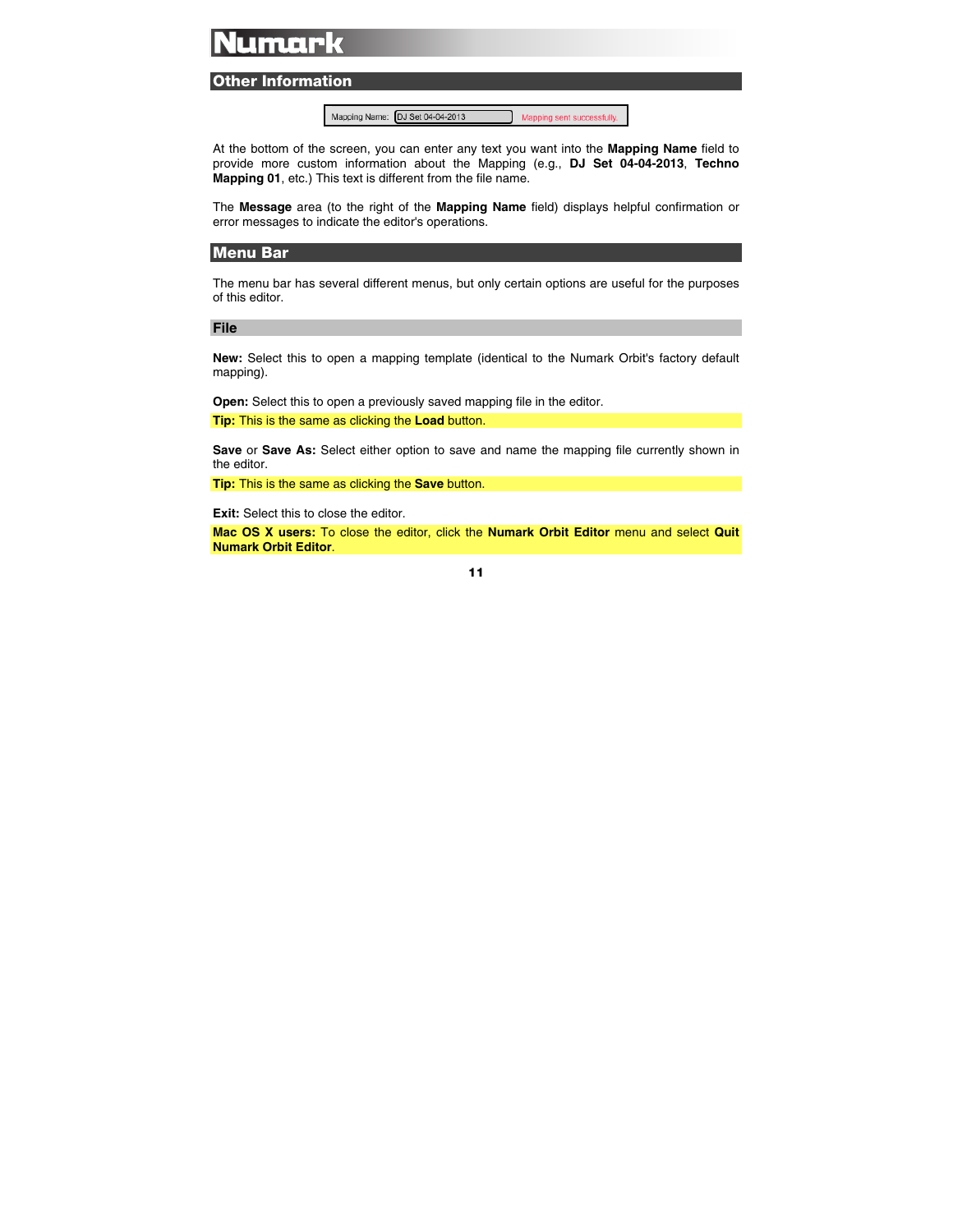#### **Edit**

**Overdrive:** Select this to force your computer to prioritize Orbit Editor above other CPU processes. You probably will rarely, if ever, need to select this as the editor is very CPUefficient.

#### **Window**

**Minimize:** Select this to minimize the editor window.

**Zoom:** Select this to maximize the editor window.

#### **Help**

**Numark Orbit Editor:** Select this to view more information about the editor.

**Mac OS X users:** To view more information about the editor, click the **Numark Orbit Editor** menu and select **Numark Orbit Editor**.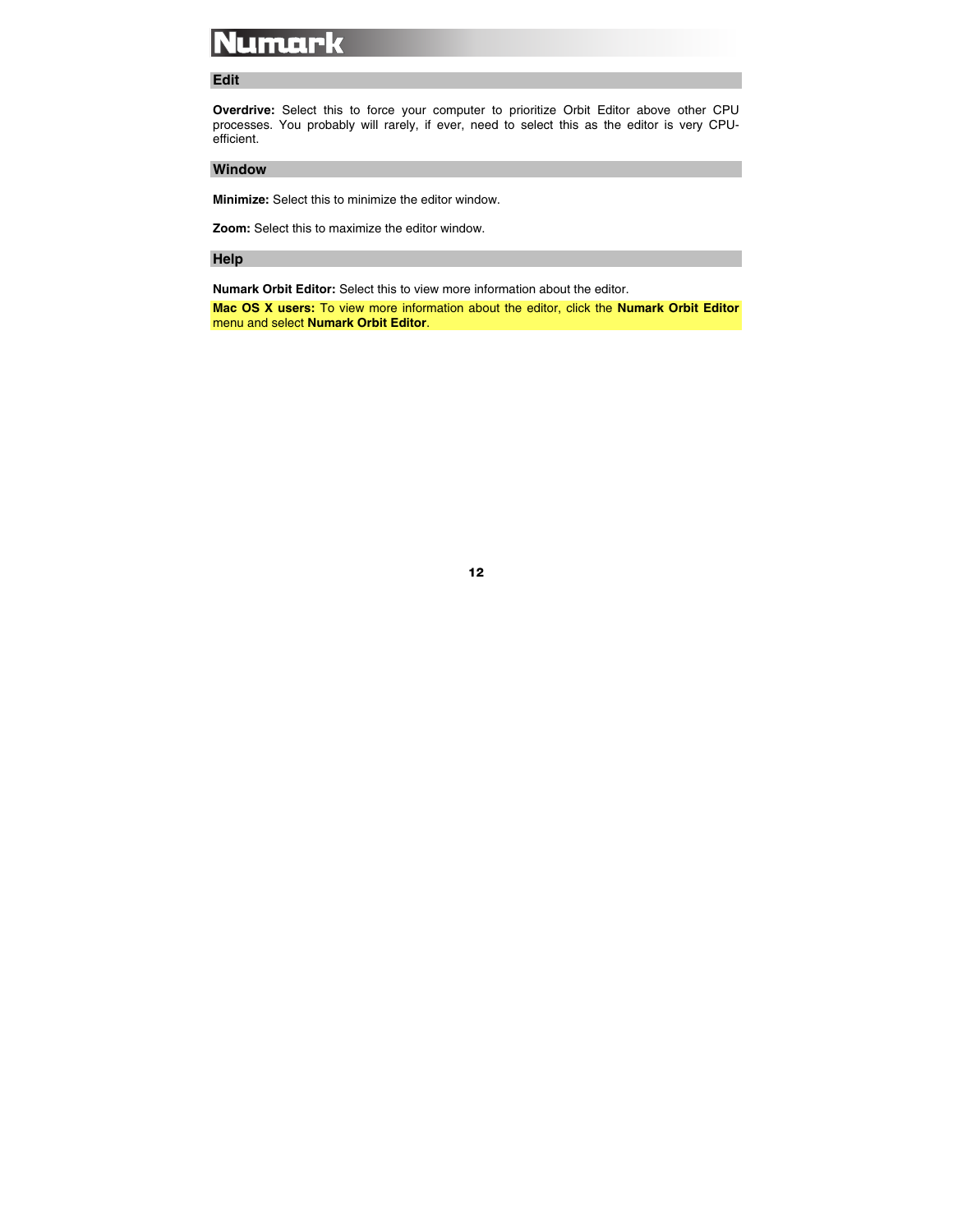#### **Trademarks and Licenses**

Windows and Windows XP are registered trademarks of Microsoft Corporation in the United States and other countries.

Mac and OS X are trademarks of Apple Inc., registered in the U.S. and other countries.

All other product or company names are trademarks or registered trademarks of their respective owners.